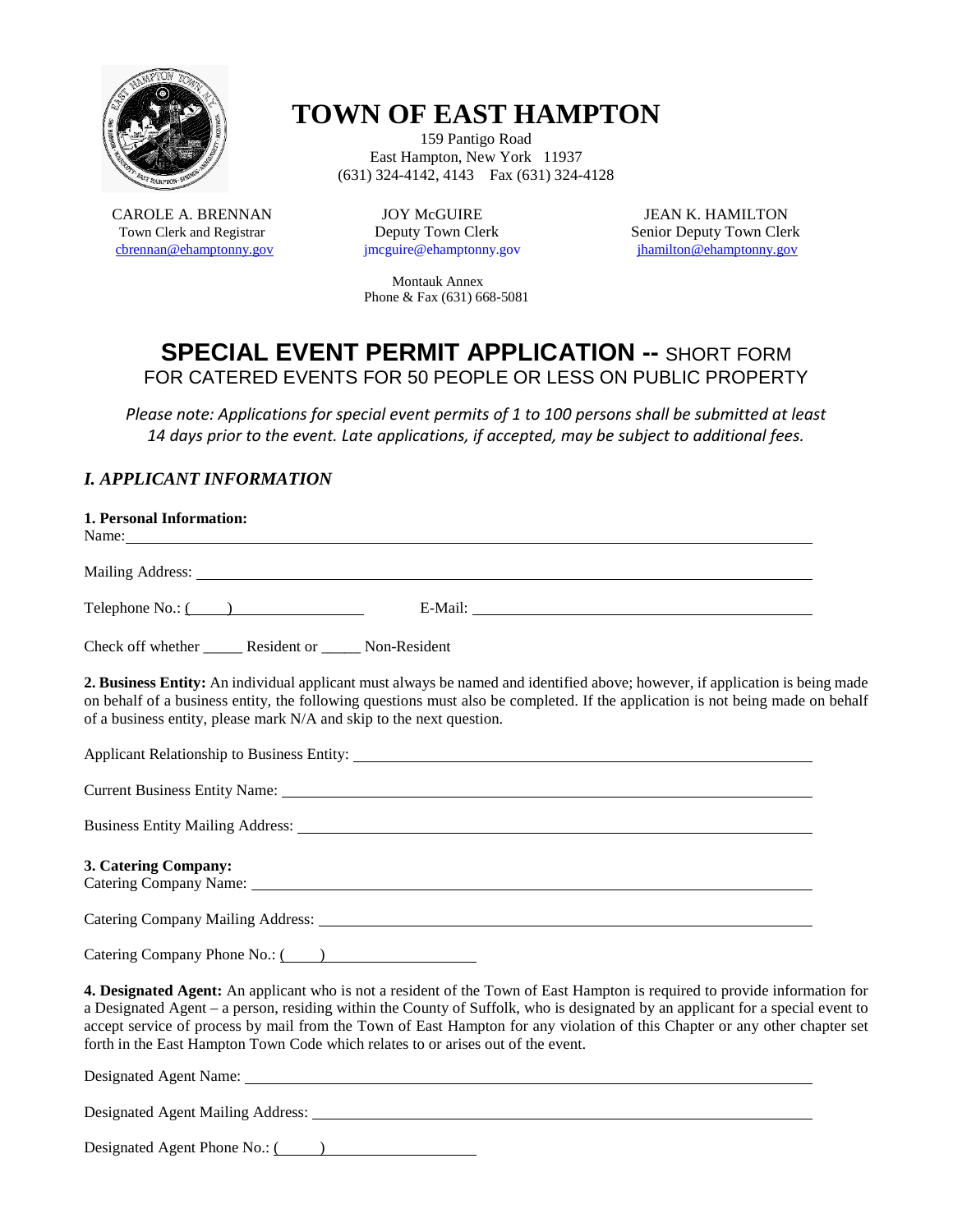#### Page 2

#### *II. EVENT DETAILS*

**1. Date of the event: 2. Location of Gathering: 3. Description of Gathering: 4. Start Time (after 6 pm on Town Beach): End Time:**

**5. Conditions of Permit:** An applicant is required to comply with all of the following conditions to be eligible to file this short form. Any exceptions or variations will require the submission of the standard Special Event Permit Application.

- The number of people at the event is limited to 50 people. The # of people expected is \_\_\_\_\_\_\_\_\_\_\_\_\_\_.
- The event will not block public access to the property/beach.
- Lighting will be limited to tiki torches, LEDs on tables, and spot lighting for food areas; lighting **may not** be used to stake out the perimeter of the event space.
- If alcohol is to be provided, it is either served by the applicant or if by the caterer, only pursuant to a caterer's SLA license (as per NYS ABC Law).
- Music will be limited to recorded music played over small Bluetooth speakers or non-amplified acoustic musicians – **no** microphones or DJ's permitted.
- The event space shall be limited to no more than 1,000 square feet.
- A sketch/diagram of the proposed event space on the public property is attached hereto.

Initial here if each of the conditions delineated above will be met. \_\_\_\_\_\_\_\_\_

#### *III. MISCELLANEOUS*

**1. General Liability Insurance:** Every application for a public property special event permit pursuant to this chapter shall include a certificate of insurance that evidences a public liability insurance policy covering the Town as an additional insured in the minimum amount of the \$1,000,000 per occurrence for the duration of the special event. **The catering company may provide this certificate.**

**2. Indemnification:** The applicant shall sign an indemnification agreement that states that the applicant agrees to assume all liability for and will indemnify and hold the Town harmless of and free from any and all damages that occur to persons or property by reason of said special event. **The indemnification agreement is incorporated in the applicant acknowledgment below. This portion of the application MAY NOT be completed by the caterer on behalf of the applicant.**

#### **3. Nondelegable Responsibility of Applicant:**

- Required to have the permit available for inspection by the Town Police Department, or its designees, at the site of the special event for the duration of the permit period.
- Responsible for any damage to Town property or facilities that may result from the permit holder's activities. No alterations are to be made at special event sites, including, without limitation, cutting trees, digging holes and trimming bushes.
- Must ensure that the event is held in conformance with the permit and shall be responsible for the conduct of the participants of the event. The applicant shall prevent patrons, licensees and/or invitees of the event, or those engaged in conducting the same, from trespassing upon any adjoining property or premises.